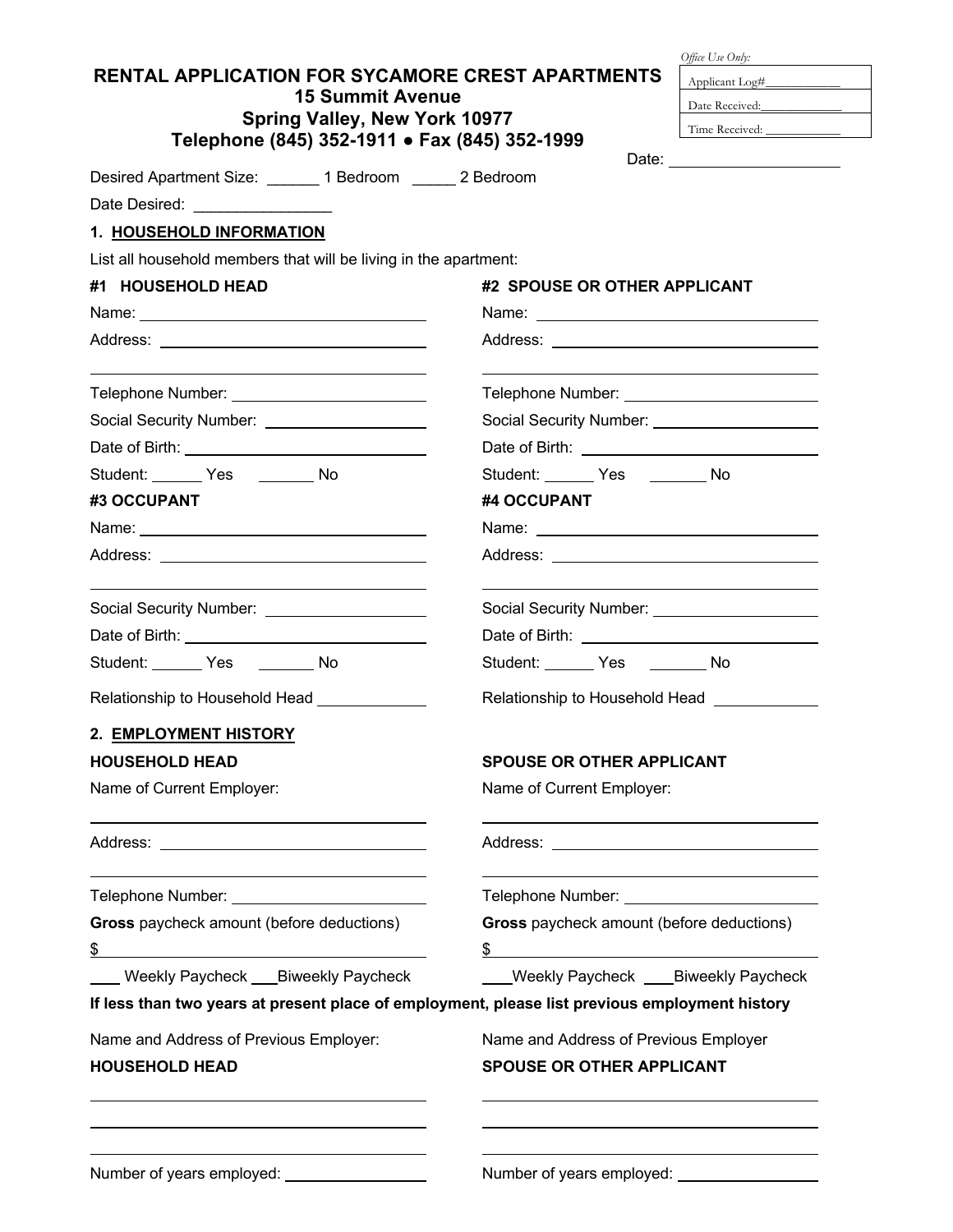**3. OTHER INCOME:** List all sources of income for each household member that will be living in this apartment. Please indicate overtime, tips, bonuses, commissions, unemployment benefits, public assistance, child or alimony support, pension, social security benefits, etc.

**Please list the GROSS monthly amount for each person**

| Self Employment Income \$ |  |
|---------------------------|--|
| Social Security \$        |  |
| Pension \$                |  |
| Other Income \$           |  |

## **\*\*Please complete the attached income questionnaire**.

**4. ASSETS:** List all Checking and Savings accounts, including IRA accounts, retirement accounts. Certificates of Deposit, Credit Union Shares, Stocks and Bonds, Trust funds, etc.

| <b>Checking</b><br><b>Account Number</b>                                                                                                               | <b>Bank Name</b>                                                                                                                                                                                                                                                                                                    |                                                                                                                                                                                                                               | Average<br><b>Balance</b> |              | Account<br><b>Holder</b>        |  |
|--------------------------------------------------------------------------------------------------------------------------------------------------------|---------------------------------------------------------------------------------------------------------------------------------------------------------------------------------------------------------------------------------------------------------------------------------------------------------------------|-------------------------------------------------------------------------------------------------------------------------------------------------------------------------------------------------------------------------------|---------------------------|--------------|---------------------------------|--|
| 2. $\qquad \qquad$                                                                                                                                     |                                                                                                                                                                                                                                                                                                                     |                                                                                                                                                                                                                               |                           |              |                                 |  |
| <b>Savings</b><br><b>Account Number</b>                                                                                                                | <b>Bank Name</b>                                                                                                                                                                                                                                                                                                    |                                                                                                                                                                                                                               | Average<br><b>Balance</b> |              | <b>Account</b><br><b>Holder</b> |  |
|                                                                                                                                                        |                                                                                                                                                                                                                                                                                                                     |                                                                                                                                                                                                                               |                           |              |                                 |  |
| 2. $\qquad \qquad \overline{\qquad \qquad }$                                                                                                           |                                                                                                                                                                                                                                                                                                                     |                                                                                                                                                                                                                               |                           |              |                                 |  |
| Certificate of Deposit Balance \$                                                                                                                      |                                                                                                                                                                                                                                                                                                                     |                                                                                                                                                                                                                               |                           |              |                                 |  |
| Certificate of Deposit Balance \$______________________                                                                                                |                                                                                                                                                                                                                                                                                                                     | Bank Name                                                                                                                                                                                                                     |                           |              |                                 |  |
|                                                                                                                                                        |                                                                                                                                                                                                                                                                                                                     |                                                                                                                                                                                                                               |                           |              |                                 |  |
| Stocks and Bonds                                                                                                                                       | $\frac{1}{2}$ $\frac{1}{2}$ $\frac{1}{2}$ $\frac{1}{2}$ $\frac{1}{2}$ $\frac{1}{2}$ $\frac{1}{2}$ $\frac{1}{2}$ $\frac{1}{2}$ $\frac{1}{2}$ $\frac{1}{2}$ $\frac{1}{2}$ $\frac{1}{2}$ $\frac{1}{2}$ $\frac{1}{2}$ $\frac{1}{2}$ $\frac{1}{2}$ $\frac{1}{2}$ $\frac{1}{2}$ $\frac{1}{2}$ $\frac{1}{2}$ $\frac{1}{2}$ | Bank Name and the state of the state of the state of the state of the state of the state of the state of the state of the state of the state of the state of the state of the state of the state of the state of the state of |                           |              |                                 |  |
|                                                                                                                                                        |                                                                                                                                                                                                                                                                                                                     |                                                                                                                                                                                                                               |                           |              |                                 |  |
|                                                                                                                                                        |                                                                                                                                                                                                                                                                                                                     |                                                                                                                                                                                                                               |                           |              |                                 |  |
|                                                                                                                                                        |                                                                                                                                                                                                                                                                                                                     |                                                                                                                                                                                                                               |                           |              |                                 |  |
| Additional or Other Assets \$                                                                                                                          |                                                                                                                                                                                                                                                                                                                     |                                                                                                                                                                                                                               |                           |              |                                 |  |
| <b>5. HOUSING INFORMATION</b>                                                                                                                          |                                                                                                                                                                                                                                                                                                                     |                                                                                                                                                                                                                               |                           |              |                                 |  |
| Do you own or rent at your current address _________ Own ____________ Rent                                                                             |                                                                                                                                                                                                                                                                                                                     |                                                                                                                                                                                                                               |                           |              |                                 |  |
|                                                                                                                                                        |                                                                                                                                                                                                                                                                                                                     |                                                                                                                                                                                                                               |                           |              |                                 |  |
| Is the property income-producing or rental property?                                                                                                   |                                                                                                                                                                                                                                                                                                                     |                                                                                                                                                                                                                               |                           |              |                                 |  |
| If you owned real estate in the past when?                                                                                                             | <u> 1989 - Andrea Stadt Britain, amerikansk politiker (</u>                                                                                                                                                                                                                                                         |                                                                                                                                                                                                                               |                           |              |                                 |  |
| If you are renting, are you presently receiving a Section 8 subsidy? _______ Yes _______ No                                                            |                                                                                                                                                                                                                                                                                                                     |                                                                                                                                                                                                                               |                           |              |                                 |  |
| IF YOU HAVE RENTED AN APARTMENT DURING THE PAST TWO YEARS, PLEASE COMPLETE THE FOLLOWING SECTION:<br><b>Current Landlord's</b><br>Name/Address/Phone # | Your address                                                                                                                                                                                                                                                                                                        |                                                                                                                                                                                                                               |                           | <b>Dates</b> | From: To:                       |  |
|                                                                                                                                                        |                                                                                                                                                                                                                                                                                                                     |                                                                                                                                                                                                                               |                           |              |                                 |  |
| Address: National Address:                                                                                                                             | <u> 1989 - Johann Barn, fransk politik amerikansk politik (</u>                                                                                                                                                                                                                                                     |                                                                                                                                                                                                                               |                           |              | Amount Paid: _________          |  |
| Phone #:                                                                                                                                               |                                                                                                                                                                                                                                                                                                                     |                                                                                                                                                                                                                               |                           |              |                                 |  |